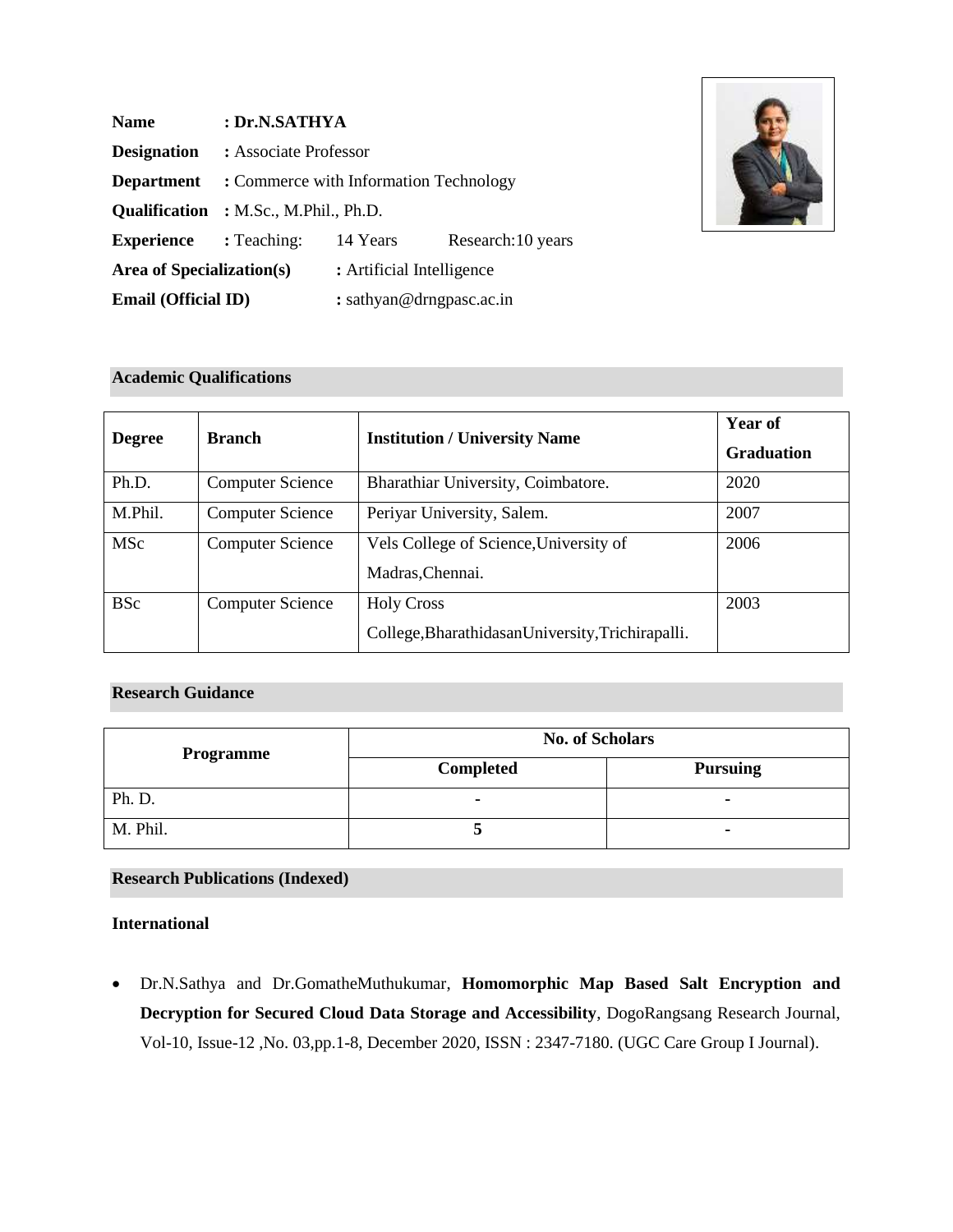- N.Sathya, R.Frizilin and Dr.A.Muthukumaravel, **Feature Extraction Techniques Based On Color and Shape-A Survey Meta Heuristics Approach For A Class Of Supply Chain Optimization Problems,**Journal of Advanced Research in Dynamical & Control Systems, Vol. 9, No. 5 ,pp. 180- 184, 2017,ISSN 1943-023X.( Indexed in SCOPUS).
- N.Sathya and Dr.A.Muthukumaravel, Feed **Forward Neural Networks For Shortest Path Routing In WSNs**,IEEE Conference( ID:40353),Mar-17,pp. 2879-2883,ISSN 0973-7529(Indexed in SCOPUS).
- N.Sathya and Dr.A.Muthukumaravel, **ThreePhase Hybrid AI-Heuristics for mTSP in Network Problems**,Journal of Advanced Research in Dynamical & Control Systems, Vol. 15 Special Issue, pp. 592-596,Oct-17,ISSN 1943-023X(Indexed in SCOPUS).
- N.Sathya and Dr.A.Muthukumaravel, **Two Phase Hybrid AI-Heuristics for Multiple Travelling Salesman Problem**, International Journal of Applied Engineering Research, Vol.12,No.22,pp.12659- 12664, 2017 ,ISSN 0973-4562(Indexed in SCOPUS).

### **National**

- N.Sathya and Dr.A.Muthukumaravel and K.Sharmila, **Travelling Salesman Problem Using Improved Operation Research Techniques**, Journal of Information and Computational Science(JOICS),Vol. 9, Issue 11,pp 552-560, Nov-19, ISSN: 1548-7741(UGC approved)
- N.Sathya, D.Sabareswari and K.Sharmila, **Meta Heuristics Approach For A Class Of Supply Chain Optimization Problems**, International Journal Of Innovative Research In Management, Engineering And Technology(IJIRMET), Vol. 2 Issue 7,pp 33-39, Jul-17 , ISSN (Online): 2456- 0448,(GOOGLE SCHOLAR).
- N.Sathya and Dr.A.Muthukumaravel, **A Survey Of Travelling Salesman Problem Using Heuristic Search Techniques**, International Journal of Innovative Research in Computer and Communication Engineering(IJIRCCE),Vol. 4, Issue 1, pp 847-851,Jan-16,ISSN(Online): 2320-9801,ISSN (Print): 2320-9798(GOOGLE SCHOLAR).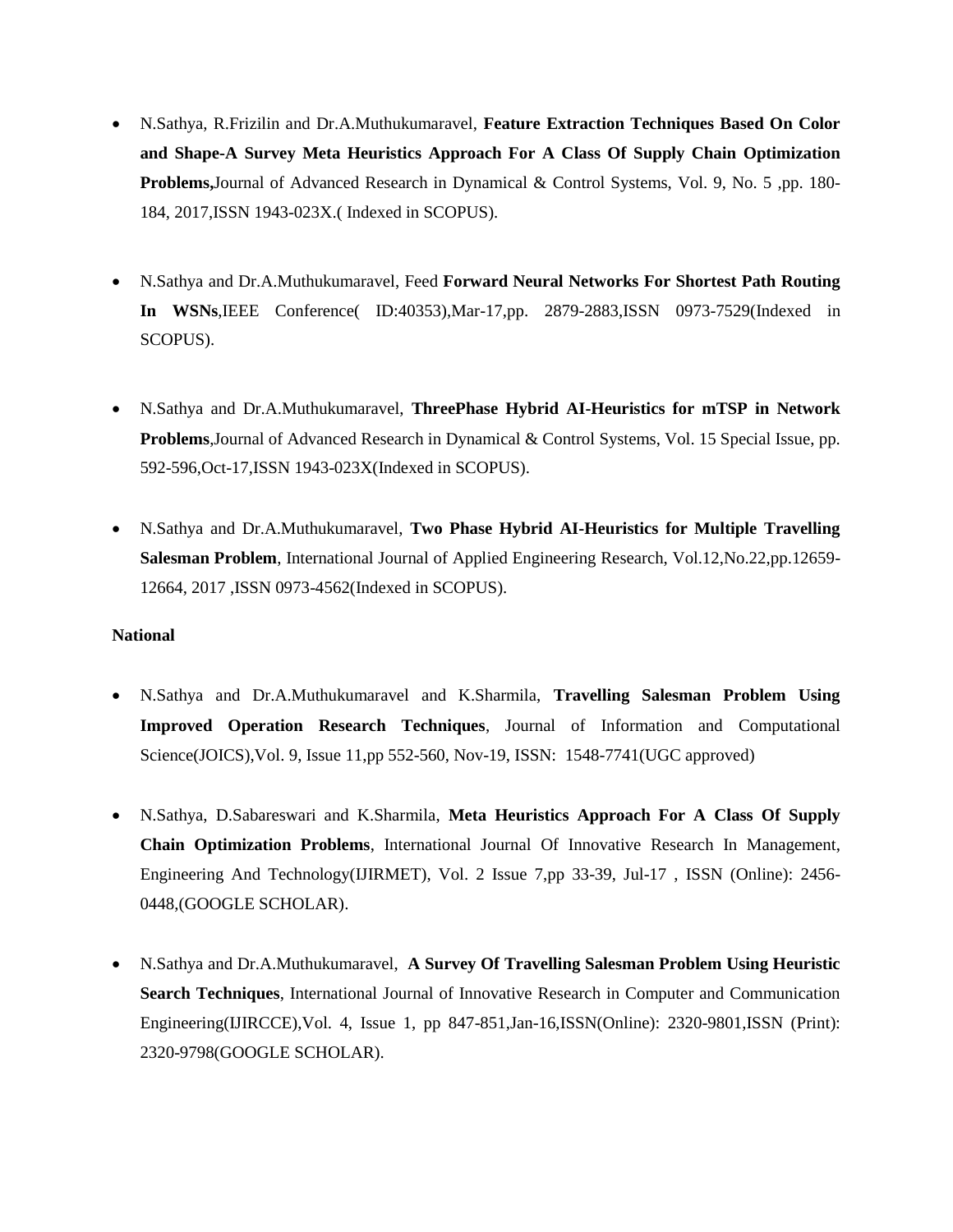- N.Sathya and Dr.A.Muthukumaravel,**A Review Of the Optimization Algorithms on Travelling Salesman Problem**, Indian Journal Of Science and Technology (INDJST),Vol 8(29),pp. 1-4, Nov-15, ISSN (Print) : 0974-6846,ISSN (Online) : 0974-5645(Indexed in SCOPUS).
- N.Sathya, R.Velkumar and Dr.A.Muthukumaravel, **Web Service to Execute A Datamining Task**, International Journal of Latest Trends in Engineering and Technology (IJLTET), Vol. 3 Issue 1,pp 150-153,Sep-13, ISSN: 2278-621X(GOOGLE SCHOLAR).

### **Presentations in Conference**

- **Two Phase Hybrid AI-Heuristics for Multiple Travelling Salesman Problem**,International Conference On Recent Trends In Computing Technology, Bharath University,Chennai,21-Apr-17.
- **Feed Forward Neural Networks for Shortest path routing in WSNs, 4th International Conference** on "Computing for Sustainable Global Development", at BharatiVidyapeeth's Institute of Computer Applications and Management, IEEE Conference ID: 40353, New Delhi ,Mar-17.
- **A Survey of Travelling salesman problem using Optimization algorithms,** International conference on innovative technologies of Computing Sciences, Vels University, Chennai, Apr-15.
- **Using Operation Research Techniques to Solve the Travelling Salesman**, 5th International Conference on "COMPETENCY BUILDING STRATEGIES IN BUSINESS AND TECHNOLOGY FOR SUSTAINABLE DEVELOPMENT", Sri Ganesh School Of Business Management, Salem, Feb-16.
- **The State of Supply Chain Management**, 4th International Conference on Competency Building Strategies in Business and Technology for Sustainable development", Sri Ganesh School Of Business Management, Salem, Feb-15.
- **A Review of the optimization algorithms on Traveling Salesman problem**, Second International Conference on Innovations in Contemporary IT Research, Quiademilleth college for women, Chennai, Feb-15.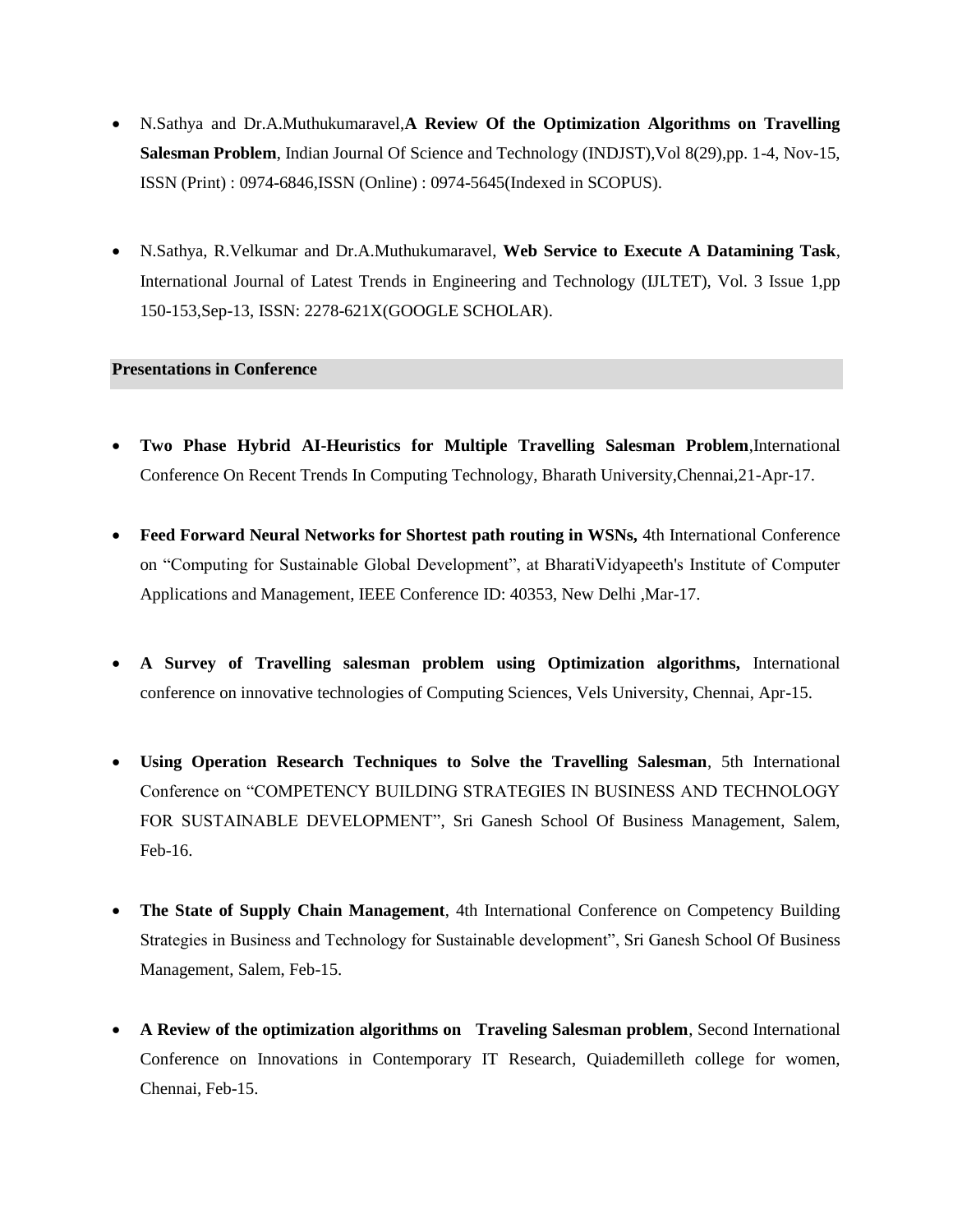#### **Participation in Conference**

### **International**

- **GPS Using Human Racking** ,International Conference On Recent Trends In Computing Technology, Bharath University, Chennai,21st Apr-17.
- **Meta Heuristics Approach For a Class of Supply Chain Optimization Problems**, International Conference On Recent Trends In Computing Technology, Bharath University,Chennai,21st Apr-17.

### **National**

- **Intelligence Techniques For Shortest Path Routing In Network Problems,**Emerging trends in Computer Science and Information Technology,Vels University, 21-Apr-16.
- **Ubiquitous Networking,** National Conference on Emerging Trends in Computer Applications and Management, Vinayaga Missions University, 30-Mar-11& 31-Mar-11.

### **Participation in Seminars**

- Technical Seminar and Training Program on Security and Forensic Computing, Putra Intelek International college, Malaysia, 2-Jun-17.
- Research Tools and Techniques in computer science, Presidency college, Chennai, 5-Aug-14.
- One Day Seminar on Emerging Trends in Communication systems and Technologies, IEEE Communications Society, 09-Oct-12.
- The National Seminar on Changing Dynamics in Commerce, Information technology and Business Administration, AnnaiVelankanni's College Of Arts And Science, Chennai 23-Feb-11.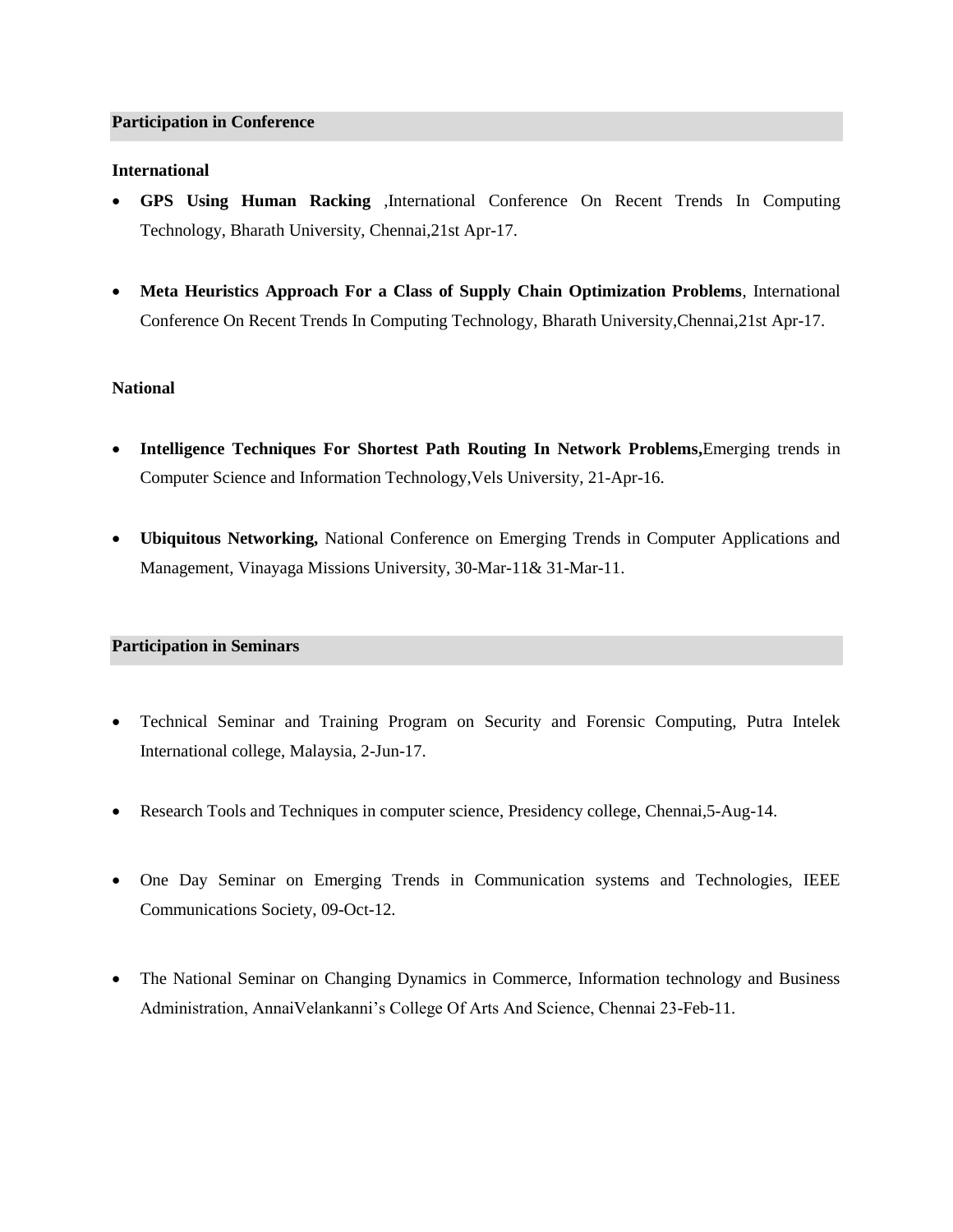### **Participation in Workshop**

- One day National level workshop on "Art Of Writing Research Article And Journal Publications", Vels University,Chennai,19-Mar-16.
- One day National level workshop on "MATLAB" ,HCL Career Development Centre in BharathUnivesity, Chennai, 18-Mar-16.
- International Workshop on Mobile Application Design and Development for Android, Vels University, 29-Jun-15.
- National Level Technical Workshop on Network Simulator 2 [NS-2] , Bharath University, Chennai, 25-Mar-15.
- Emerging Tools of Mobile Technologies, Glister Technologies Solutions Private Limited, Bharath University,Chennai,Mar-15.
- R Tool,LoganathaNarayanasamy Government College,Ponneri,05-Sep-14.
- Two week workshop on "Database Management Systems", IIT Bombay,Vels University,Chennai,21- May-13 to 31- May-13.
- Two –day ISTE workshop, IIT Bombay ,Vels University, Chennai,10-Nov-12 and 11-Nov-12.
- International Workshop on Research Methodology, Vels University, Chennai, 09-Aug-12.

#### **Conference / Seminar / Workshop Organized**

• Committee Member, National Conference on Faculty of Commerce, Dr.N.G.P. Arts and Science College, Coimbatore, 27-Feb-20.